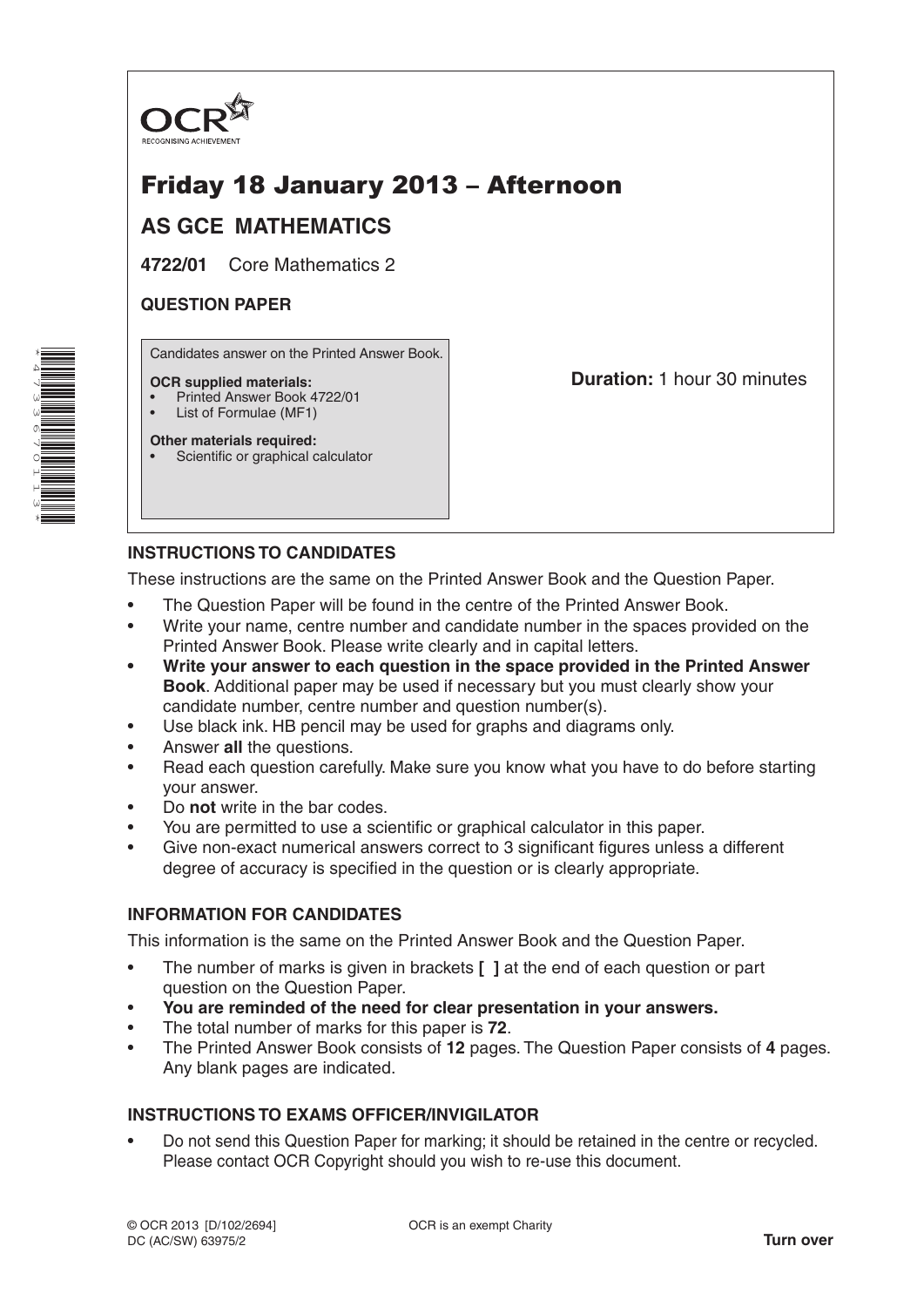

The diagram shows triangle *ABC*, with  $AC = 14$  cm,  $BC = 10$  cm and angle  $ABC = 63^{\circ}$ .

- $\textbf{(i)}$  Find angle *CAB*.  $\textbf{(2)}$
- **(ii)** Find the length of  $AB$ . **[2]**

**1**

**2** A sequence  $u_1$ ,  $u_2$ ,  $u_3$ , ... is defined by

 $= 1$   $n=$ 

 $u_1 = 7$  and  $u_{n+1} = u_n + 4$  for  $n \ge 1$ . (i) Show that  $u_{17} = 71$ . [2]

(ii) Show that 
$$
\sum_{n=1}^{35} u_n = \sum_{n=36}^{50} u_n.
$$
 [4]

- **3** A curve has an equation which satisfies  $\frac{dy}{dx} = kx(2x 1)$  for all values of *x*. The point *P* (2, 7) lies on the curve and the gradient of the curve at *P* is 9.
	- **(i)** Find the value of the constant  $k$ . **[2]**
	- **(ii)** Find the equation of the curve. **[5]**
- **4** (i) Find the binomial expansion of  $(2 + x)^5$ , simplifying the terms. [4]
- (ii) Hence find the coefficient of  $y^3$  in the expansion of  $(2 + 3y + y^2)^5$ . **[3]**

5 (i) Show that the equation 
$$
2\sin x = \frac{4\cos x - 1}{\tan x}
$$
 can be expressed in the form  

$$
6\cos^2 x - \cos x - 2 = 0.
$$
 [3]

**(ii)** Hence solve the equation  $2 \sin x = \frac{4 \cos x}{\tan x}$  $2\sin x = \frac{4\cos x - 1}{\tan x}$ , giving all values of *x* between 0° and 360°. **[4]**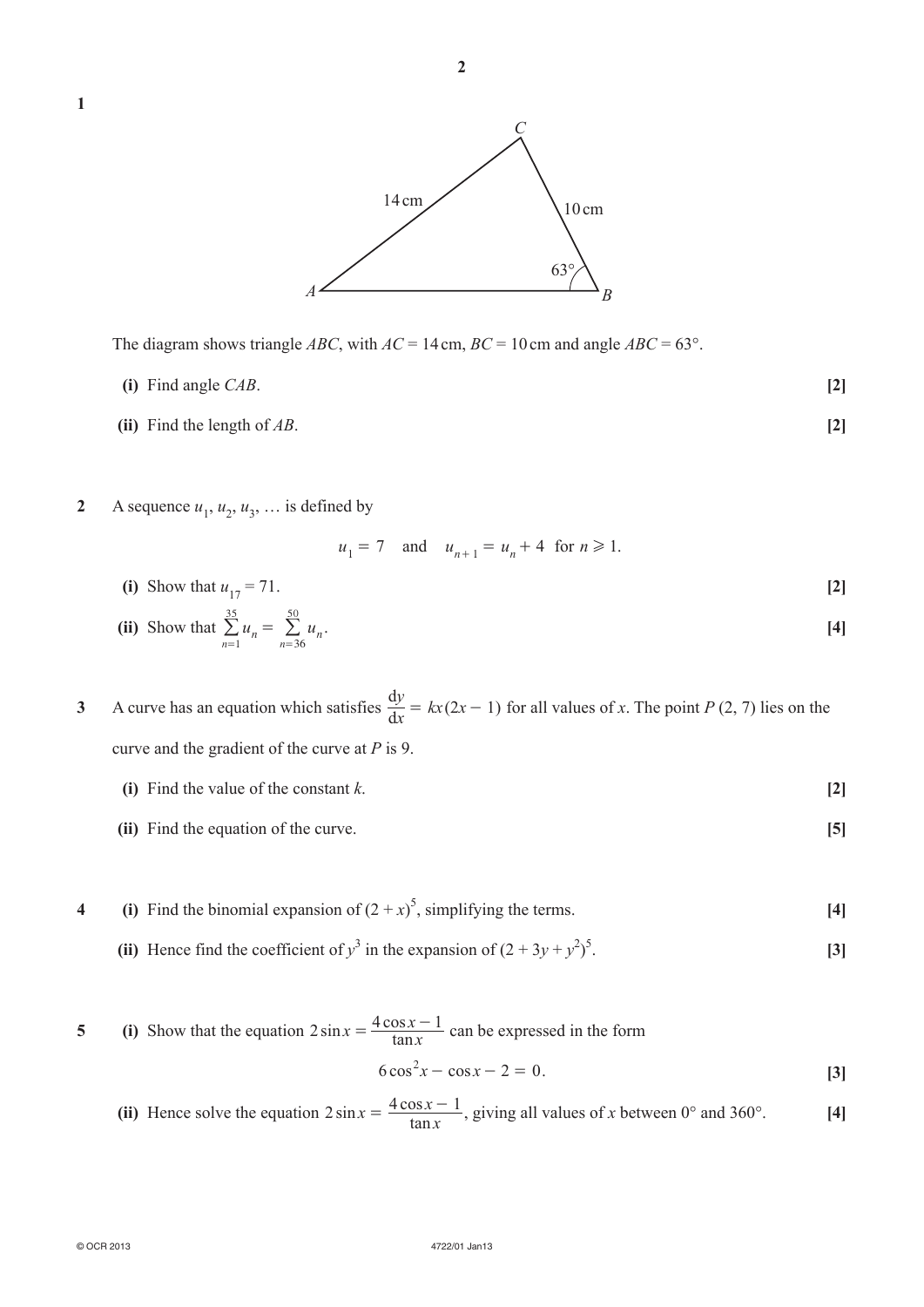- **6** (i) The first three terms of an arithmetic progression are  $2x$ ,  $x + 4$  and  $2x 7$  respectively. Find the value of *x*. [3]
	- **(ii)** The first three terms of another sequence are also  $2x$ ,  $x + 4$  and  $2x 7$  respectively.
		- **(a)** Verify that when  $x = 8$  the terms form a geometric progression and find the sum to infinity in this case. **[4]**
		- **(b)** Find the other possible value of *x* that also gives a geometric progression.  $[4]$

**7**



The diagram shows two circles of radius 7cm with centres *A* and *B*. The distance *AB* is 12cm and the point *C* lies on both circles. The region common to both circles is shaded.

| (i) Show that angle $CAB$ is 0.5411 radians, correct to 4 significant figures. | $\lceil 2 \rceil$ |
|--------------------------------------------------------------------------------|-------------------|
| (ii) Find the perimeter of the shaded region.                                  | $\lceil 2 \rceil$ |
| (iii) Find the area of the shaded region.                                      | $\sqrt{5}$        |

[Questions 8 and 9 are printed overleaf.]